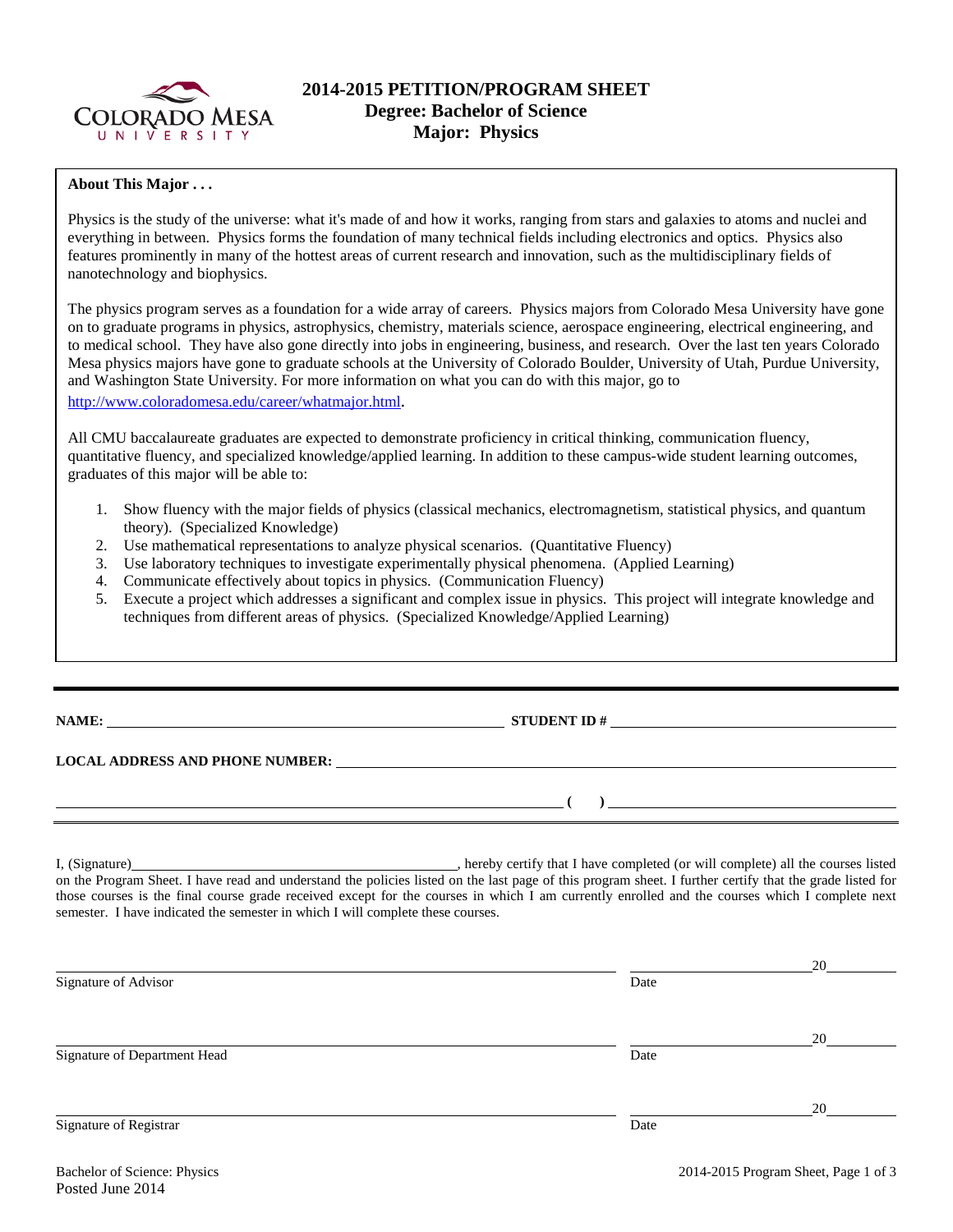### **Students should work closely with a faculty advisor when selecting and scheduling courses prior to registration.**

Degree Requirements:

- 120 semester hours total (Students must complete a minimum of 30 of the last 60 hours of credit at CMU, with at least 15 semester hours in major discipline courses numbered 300 or higher).
- 40 upper division credits (A minimum of 15 taken at the 300-400 course levels within the major at CMU).
- 2.00 cumulative GPA or higher in all CMU coursework
- 2.00 cumulative GPA or higher in coursework toward the major content area. A "C" or higher is required in all major courses.
- Pre-collegiate courses (usually numbered below 100) cannot be used for graduation.
- When filling out the program sheet a course can be used only once.
- A student must follow the CMU graduation requirements either from 1) the program sheet for the major in effect at the time the student officially declares a major; or 2) a program sheet for the major approved for a year subsequent to the year during which the student officially declares the major and is approved for the student by the department head. Because a program may have requirements specific to the degree, the student should check with the faculty advisor for additional criteria. It is the student's responsibility to be aware of, and follow, all requirements for the degree being pursued. Any exceptions or substitutions must be approved by the student's faculty advisor and Department Head.
- See the "Undergraduate Graduation Requirements" in the for additional graduation information.

**GENERAL EDUCATION REQUIREMENTS** (31 semester hours) See the current catalog for a list of courses that fulfill the requirements below. If a course is on the general education list of options and a requirement for your major, you must use it to fulfill the major requirement and make a different selection within the general education requirement.

| Course No Title                                                                                                                                                                                                                                                         |  |  | Sem.hrs Grade Term/Trns |  |  |  |
|-------------------------------------------------------------------------------------------------------------------------------------------------------------------------------------------------------------------------------------------------------------------------|--|--|-------------------------|--|--|--|
| English (6 semester hours, must receive a grade of "C" or better and<br>must be completed by the time the student has 60 semester hours.)<br><b>ENGL 111 English Composition</b><br>3<br>ENGL 112 English Composition<br>3                                              |  |  |                         |  |  |  |
| <b>Math:</b> (3 semester hours, must receive a grade of "C" or better, must be<br>completed by the time the student has 60 semester hours.)<br>MATH 151 Calculus I<br>$5*$<br>*3 credits apply to the General Ed requirements and 2 credits apply to<br>elective credit |  |  |                         |  |  |  |
| <b>Humanities</b> (3 semester hours)                                                                                                                                                                                                                                    |  |  |                         |  |  |  |
| Social and Behavioral Sciences (6 semester hours)                                                                                                                                                                                                                       |  |  |                         |  |  |  |
| Natural Sciences (7 semester hours, one course must include a lab)<br>the control of the control of the control of the control of the control of                                                                                                                        |  |  |                         |  |  |  |
|                                                                                                                                                                                                                                                                         |  |  |                         |  |  |  |
| <b>History</b> (3 semester hours)<br><b>HIST</b>                                                                                                                                                                                                                        |  |  |                         |  |  |  |

\_\_\_\_\_\_ \_\_\_\_ \_\_\_\_\_\_\_\_\_\_\_\_\_\_\_\_\_\_\_\_\_\_\_\_ \_\_\_\_ \_\_\_\_\_ \_\_\_\_\_\_\_\_

**Fine Arts** (3 semester hours)

| Course No Title                                             |  | Sem.hrs Grade Term/Trns |
|-------------------------------------------------------------|--|-------------------------|
| <b>OTHER LOWER DIVISION REQUIREMENTS (6 semester hours)</b> |  |                         |

|        | <b>Kinesiology</b> (3 semester hours) |  |
|--------|---------------------------------------|--|
|        | KINE 100 Health and Wellness          |  |
| KINA 1 |                                       |  |
| KINA 1 |                                       |  |
|        |                                       |  |

**Applied Studies** (3 semester hours)

#### **PHYSICAL SCIENCES – PHYSICS MAJOR REQUIREMENTS**

(60 semester hours) Must pass all courses with a grade of "C" or higher.

\_\_\_\_\_\_ \_\_\_\_ \_\_\_\_\_\_\_\_\_\_\_\_\_\_\_\_\_\_\_\_\_\_\_\_ \_\_\_\_ \_\_\_\_\_ \_\_\_\_\_\_\_\_

| <b>PHYS 131</b>                    | <b>Fundamental Mechanics</b>      | 4              |  |  |
|------------------------------------|-----------------------------------|----------------|--|--|
| PHYS 131L                          | Fundamental Mechanics Lab         | 1              |  |  |
| <b>PHYS 132</b>                    | Electromagnetism and Optics       | 4              |  |  |
| PHYS 132L                          | Electromagnetism and              |                |  |  |
|                                    | <b>Optics Lab</b>                 | 1              |  |  |
| <b>PHYS 230</b>                    | Intermediate Dynamics             | 3              |  |  |
| <b>PHYS 231</b>                    | <b>Modern Physics</b>             | 3              |  |  |
| <b>PHYS 251</b>                    | <b>Electronics for Scientists</b> | 3              |  |  |
| <b>PHYS 252</b>                    | Intermediate Lab                  | $\overline{2}$ |  |  |
| <b>PHYS 311</b>                    | Electromagnetic Theory I          | 3              |  |  |
| <b>PHYS 321</b>                    | Quantum Theory                    | 3              |  |  |
| <b>PHYS 331</b>                    | <b>Advanced Laboratory I</b>      | $\overline{2}$ |  |  |
| <b>PHYS 342</b>                    | <b>Advanced Dynamics</b>          | 3              |  |  |
| <b>PHYS 362</b>                    | Statistical & Thermal Physics     | 3              |  |  |
| <b>PHYS 422</b>                    | Quantum Theory II                 | 3              |  |  |
| <b>PHYS 473</b>                    | <b>Modern Optics</b>              | 3              |  |  |
| <b>PHYS 482</b>                    | Senior Research                   | 1              |  |  |
| <b>PHYS 482</b>                    | Senior Research                   | 1              |  |  |
| <b>PHYS 494</b>                    | Seminar                           | 1              |  |  |
| <b>PHYS 494</b>                    | Seminar                           | 1              |  |  |
| (PHYS 482 and 494 are taken twice) |                                   |                |  |  |
| <b>MATH 152</b>                    | Calculus II                       | 5              |  |  |
| <b>MATH 253</b>                    | Calculus III                      | 4              |  |  |
| <b>MATH 260</b>                    | <b>Differential Equations</b>     | 3              |  |  |
| <b>MATH 360</b>                    | Methods of Applied                |                |  |  |
|                                    | Mathematics                       | 3              |  |  |

**ELECTIVES** (All college level courses appearing on your final transcript, **not listed above** that will bring your total semester hours to 120 hours.) (23 semester hours; 13 hours upper division may be needed.) \*MATH 151 Calculus I 2